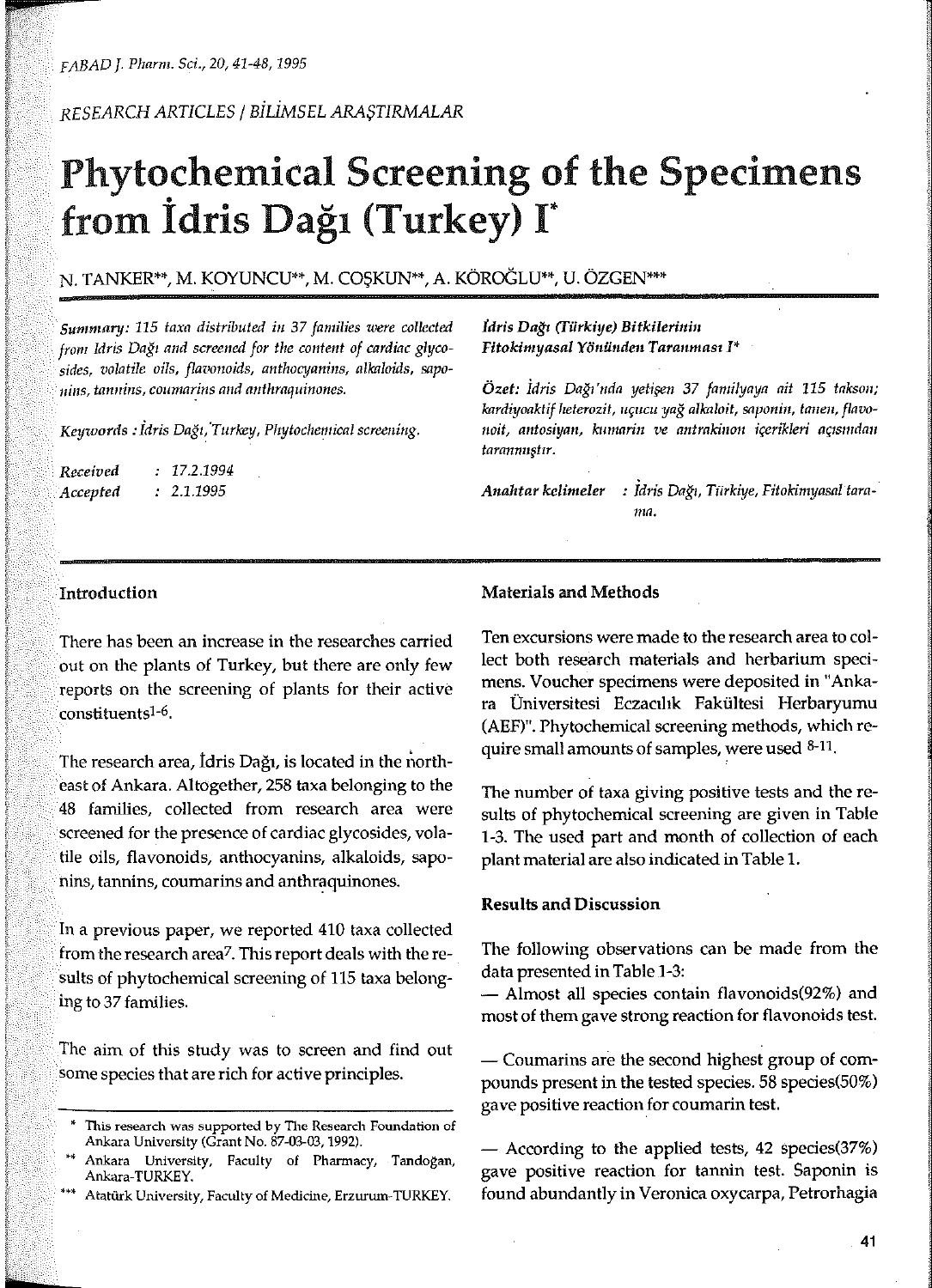#### *Tanker and ete.*

# Tabie ı. **Phytochemical Screening of** İdris Dağı **Plants**

|   |                                                                                        | Used part   | Month of Coll | Cardiac Glycosides | Volatile oils | Flavonoids | Anthocyanins | <b>Alkaloids</b> | Saponins (F. I | Anthraquinones | Coumarins | Tannins    |
|---|----------------------------------------------------------------------------------------|-------------|---------------|--------------------|---------------|------------|--------------|------------------|----------------|----------------|-----------|------------|
|   | <b>PTERIDOPHYTA</b>                                                                    |             |               |                    |               |            |              |                  |                |                |           |            |
|   | Cystopteris fragilis (L.) Bernh.<br>Dryopteris pallida (Bory) Fomin                    | Η<br>H      | 6<br>9        |                    |               |            |              |                  |                |                |           |            |
|   | <b>APOCYNACEAE</b><br>Vinca herbacea Waldst.&Kit.                                      | H           | 5             |                    |               |            |              |                  |                |                |           |            |
|   | <b>ASCLEPIADACEAE</b><br>Cynanchum acutum L.<br>subsp. acutum                          | L, FL       | 8             |                    |               | +          |              |                  |                |                |           | $(+)$      |
|   | <b>BERBERIDACEAE</b>                                                                   |             |               |                    |               |            |              |                  |                |                |           |            |
|   | Berberis crataegina DC.                                                                | L           | 8             |                    |               |            |              | +                |                |                |           | ┿          |
|   |                                                                                        | FR          | 8             |                    |               |            |              |                  |                |                |           | $\ddot{+}$ |
| h | CAMPANULACEAE<br>Asyneuma limonifolium (L.)<br>Janchen subsp. limonifolium             | H           | 6             |                    |               |            |              |                  |                |                |           | $(+)$      |
|   | CAPRIFOLIACEAE<br>Lonicera etrusca Santi                                               |             |               |                    |               |            |              |                  |                |                |           |            |
|   | var. etrusca                                                                           | H           | 6             |                    |               |            |              |                  |                |                |           |            |
|   | Sambucus nigra L.                                                                      | L           | 8             |                    |               | $\ddot{}$  |              |                  |                |                |           |            |
|   |                                                                                        | <b>FR</b>   | 8             |                    | Ŧ             | $\ddot{}$  |              |                  |                |                |           |            |
|   | CARYOPHYLLACEAE<br>Arenaria ledebouriana Fenzl<br>subsp. ledebouriana                  | Η           | 6             |                    |               |            |              |                  |                |                |           |            |
|   | Dianthus crinitus Sm.<br>var. crinitus                                                 | Η           | 6             |                    |               |            |              |                  | $\pmb{+}$      |                |           |            |
|   |                                                                                        | $\mathbf H$ | 6             |                    |               |            |              |                  | 250            |                |           | $\ddot{}$  |
|   | D. lydus Boiss.<br>D. micranthus Boiss.&Heldr.                                         | Η           | 6             |                    |               |            |              |                  | $\ddot{}$      |                |           |            |
|   | D. zonatus Fenzl var. zonatus                                                          | $H_{\rm}$   | 6             |                    |               | $\ddag$    |              |                  |                |                |           | +          |
|   |                                                                                        | $H_{\rm}$   | 6             |                    | $\ddot{}$     |            |              |                  |                |                |           | $\ddot{}$  |
|   | var. aristatus (Boiss.) Reeve<br>Herniaria incana L.                                   | $\mathbf H$ | 6             |                    |               |            |              |                  | 200            |                | $\ddot{}$ | $\ddot{}$  |
|   | Minuartia juniperina (L.)                                                              |             |               |                    |               |            |              |                  |                |                |           |            |
|   | Maire&Petitm.<br>Petrarhagia alpina (Habl.) Ball&                                      | H           | 6             |                    |               |            |              |                  |                |                | $(-)$     |            |
|   | Heywood subsp. olympica (Boiss.)<br>Ball&Heywood<br>Silene alba (Miller) Krause subsp. | H           | 6             |                    |               |            |              |                  | 500            |                |           |            |
|   | divaricata (Reichb.) Walters                                                           | H           | 6             |                    |               | +          |              |                  |                |                | +         |            |
|   | CHENOPODIACEAE                                                                         |             |               |                    |               |            |              |                  |                |                |           |            |
|   | Beta trigyna Waldst.&Kit.<br>Chenopodium album L.                                      | FL          | 6             |                    |               |            |              |                  |                |                |           | +          |
|   | subsp. album var. album                                                                | H           | 8             |                    |               |            |              |                  |                |                |           |            |
|   | C. botrys L.                                                                           | H           | 8             |                    |               | $\ddot{}$  |              |                  |                |                |           | +          |
|   | C. foliosum (Moench) Aschers                                                           | H           | 6             |                    |               | $\ddot{}$  |              |                  |                |                |           | $\ddot{}$  |
|   |                                                                                        | FR          | 6             |                    |               | $\ddot{}$  |              |                  |                |                |           |            |
|   | Noaea mucronata (Forssk.) Aschers                                                      |             |               |                    |               |            |              |                  |                |                |           |            |
|   | & Schweinf. subsp. mucronata                                                           | $H_{\rm 2}$ | 9             |                    |               |            |              |                  |                |                |           |            |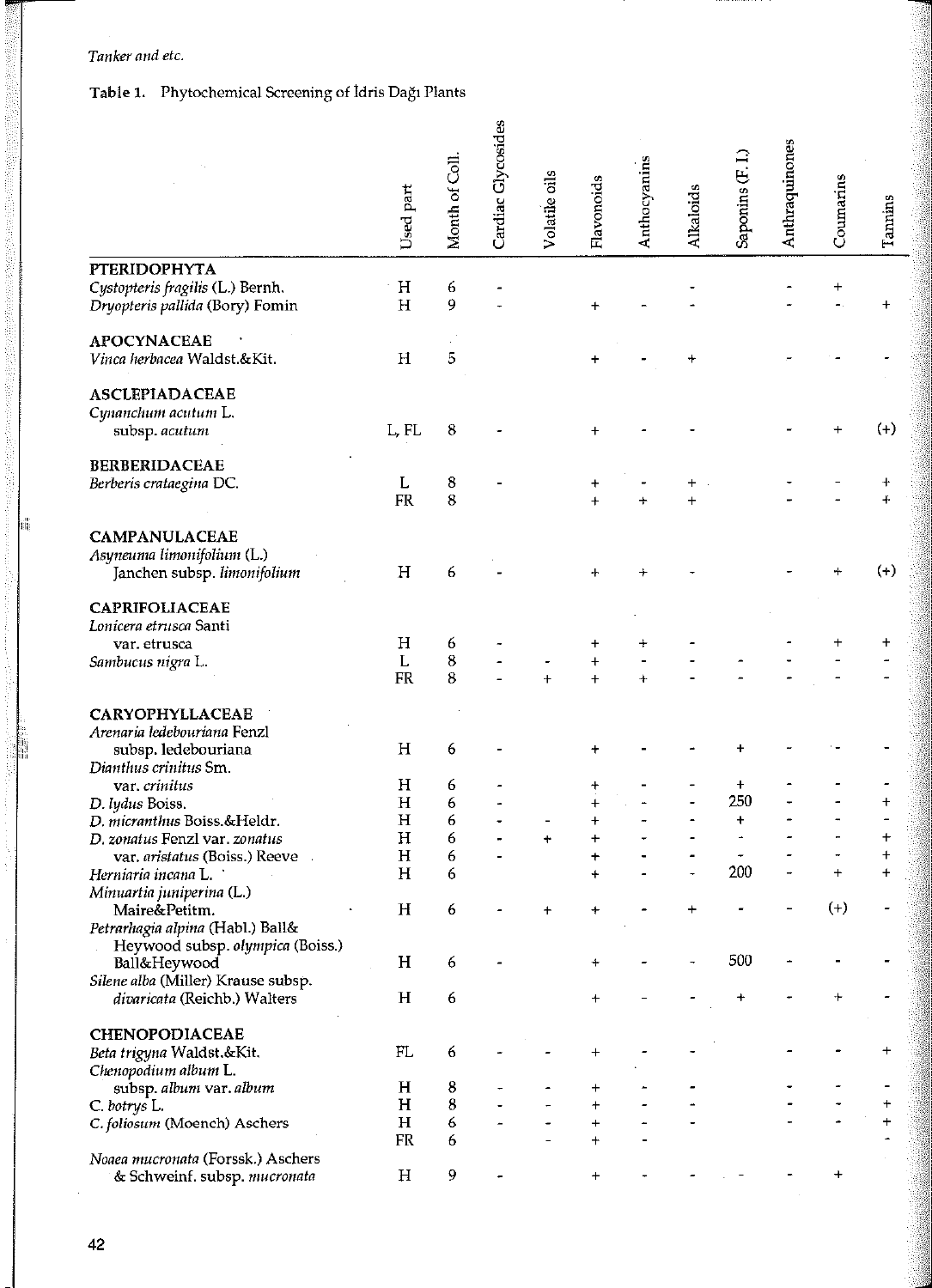| <b>CONVOLVULACEAE</b>              |                 |        |           |           |                |                          |                  |                |                   |            |
|------------------------------------|-----------------|--------|-----------|-----------|----------------|--------------------------|------------------|----------------|-------------------|------------|
| Convolvulus arvensis L.            | Η               | 6      |           |           |                |                          |                  |                | ┿                 |            |
|                                    |                 |        |           |           |                |                          |                  |                |                   |            |
| CRASSULACEAE                       |                 |        |           |           |                |                          |                  |                |                   |            |
| Sedum acre L.                      | Η               | 6      |           | +         |                |                          |                  |                | +                 | +          |
| S. album L.                        | H               | 6      |           | $\ddot{}$ | $\ddag$        |                          |                  |                | $\qquad \qquad -$ |            |
| S. pallidum Bieb. var. pallidum    | H               | 6      |           | $+$       | $+$            |                          |                  |                | $\ddot{}$         |            |
| <b>CUCURBITACEAE</b>               |                 |        |           |           |                |                          |                  |                |                   |            |
| Ecballium elaterium (L.) A. Rich.  | $H_{\rm}$       | 8      |           | $\ddot{}$ |                |                          |                  |                | $(+)$             | $(+)$      |
|                                    |                 |        |           |           |                |                          |                  |                |                   |            |
| <b>CUPRESSACEAE</b>                |                 |        |           |           |                |                          |                  |                |                   |            |
| Juniperus oxycedrus L.             |                 |        |           |           |                |                          |                  |                |                   |            |
| subsp. oxycedrus                   | L               | 8      | $\ddot{}$ | ተ         |                |                          |                  |                | $(+)$             | $(+)$      |
|                                    |                 |        |           |           |                |                          |                  |                |                   |            |
| <b>DIPSACACEAE</b>                 |                 |        |           |           |                |                          |                  |                |                   |            |
| Dipsacus laciniatus L.             | Н               | 9      |           | $(+)$     |                |                          |                  |                | $(+)$             |            |
| Scabiosa argentea L.               | H               | 6      |           | $\ddot{}$ |                |                          |                  |                |                   |            |
| S. columbaria L.                   |                 |        |           |           |                |                          |                  |                |                   |            |
| subsp. ochroleuca (L.) Celak       |                 |        |           |           |                |                          |                  |                |                   |            |
| var. ochroleuca (L.) Coulter       | H               | 5      |           | $\ddot{}$ |                |                          |                  |                | $\ddot{}$         |            |
|                                    |                 |        |           |           |                |                          |                  |                |                   |            |
| <b>EUPHORBIACEAE</b>               |                 |        |           |           |                |                          |                  |                |                   |            |
| Andrachne telephioides L.          | H               | 6      |           | +         |                |                          |                  |                | $^{(+)}$          | $(-)$      |
| Euphorbia macroclada Boiss.        | H               | 9      |           | $+$       | $\ddot{}$      |                          |                  |                | $\ddot{}$         | $\ddot{}$  |
| <b>FAGACEAE</b>                    |                 |        |           |           |                |                          |                  |                |                   |            |
| Quercus pubescens Willd.           | L               | 7      |           | $\,{}^+$  |                |                          |                  |                | $\ddot{}$         | $\ddot{}$  |
|                                    |                 |        |           |           |                |                          |                  |                |                   |            |
| <b>FUMARIACEAE</b>                 |                 |        |           |           |                |                          |                  |                |                   |            |
| Corydalis solida (L.) Swartz       |                 |        |           |           |                |                          |                  |                |                   |            |
| subsp. solida                      | H               | 5      |           | +         | +              | ÷                        | 125              |                |                   |            |
| Fumaria cilicica Hausskn.          | Η               | 5      |           |           |                | $\tilde{\phantom{a}}$    | 200              |                | $\ddag$           |            |
| F. officinalis L.                  | $H_{\rm}$       | 6      |           | $\,{}^+$  | +              | $\ddag$                  | $\ddag$          |                | $(+)$             |            |
| F. vaillantii Lois.                | H               | 5      |           | 4         |                | $\ddot{}$                |                  |                |                   |            |
|                                    |                 |        |           |           |                |                          |                  |                |                   |            |
| <b>GERANIACEAE</b>                 |                 |        |           |           |                |                          |                  |                |                   |            |
| Erodium cicutarium (L.) L'Herit    |                 |        |           |           |                |                          |                  |                |                   |            |
| subsp. cicutarium                  | н               | 5      |           | +         |                |                          | ÷                |                |                   |            |
| Geranium collinum Steph. ex Willd. | $\rm H$         | 7      |           | $\ddot{}$ |                | ÷.                       |                  |                |                   | $\pmb{+}$  |
| G. macrostylum Boiss.              | H               | 5      |           | $\ddot{}$ | $\ddot{}$      | $\tilde{\phantom{a}}$    | $\boldsymbol{+}$ |                |                   | $\ddot{}$  |
| G. pyrenaicum Burnm. fil.          | H               | 6      |           | $+$       |                | $\overline{\phantom{a}}$ | 500              | $\blacksquare$ | $+$               | $\ddot{+}$ |
|                                    |                 |        |           |           |                |                          |                  |                |                   |            |
| <b>GLOBULARIACEAE</b>              |                 |        |           |           |                |                          |                  |                |                   |            |
| Globularia trichosantha            |                 |        |           |           |                |                          |                  |                |                   |            |
| Fisch. & Meyer                     | $H_{\parallel}$ | 6      |           |           |                |                          |                  |                |                   |            |
|                                    |                 |        |           |           |                |                          |                  |                |                   |            |
| <b>GUTTIFERAE</b>                  | $\rm H$         |        |           |           |                |                          |                  |                |                   |            |
| Hypericum linarioides Bosse        | H               | 6<br>6 |           | ÷<br>$+$  | +<br>$\ddot{}$ | $\ddot{}$                |                  |                |                   | $\ddot{}$  |
| H. montbretii Spach                | H               |        |           |           |                |                          |                  |                |                   |            |
| H. scabrum L.                      |                 | 6      |           |           |                |                          |                  |                |                   |            |
| <b>IRIDACEAE</b>                   |                 |        |           |           |                |                          |                  |                |                   |            |
| Crocus ancyrensis (Herbert) Maw    | BL              | 5      |           |           |                |                          |                  |                |                   |            |
|                                    | H               | 5      |           | $\ddot{}$ |                |                          |                  |                |                   |            |
|                                    |                 |        |           |           |                |                          |                  |                |                   |            |
| LEGUMINOSAE                        |                 |        |           |           |                |                          |                  |                |                   |            |
| Astragalus angustifolius Lam.      |                 |        |           |           |                |                          |                  |                |                   |            |
| subsp. angustifolius               |                 |        |           |           |                |                          |                  |                |                   |            |
| var. angustifolius                 | H               | 6      |           |           |                |                          | 125              |                |                   |            |
| subsp. pungens (Willd.) Hayek      | H               | 6      |           | $\pmb{+}$ |                |                          | $\ddot{}$        |                | $\ddot{}$         | +          |
| A. microcephalus Willd.            | H               | 7      |           | $\ddot{}$ |                |                          | $\ddot{}$        |                |                   |            |
| A. odoratus Lam.                   | $\mathbf H$     | 6      |           | $\ddag$   |                |                          | $\ddag$          |                |                   |            |
| A. plumosus Willd. var. plumosus   | H               | 6      |           |           |                |                          |                  |                |                   | $\ddag$    |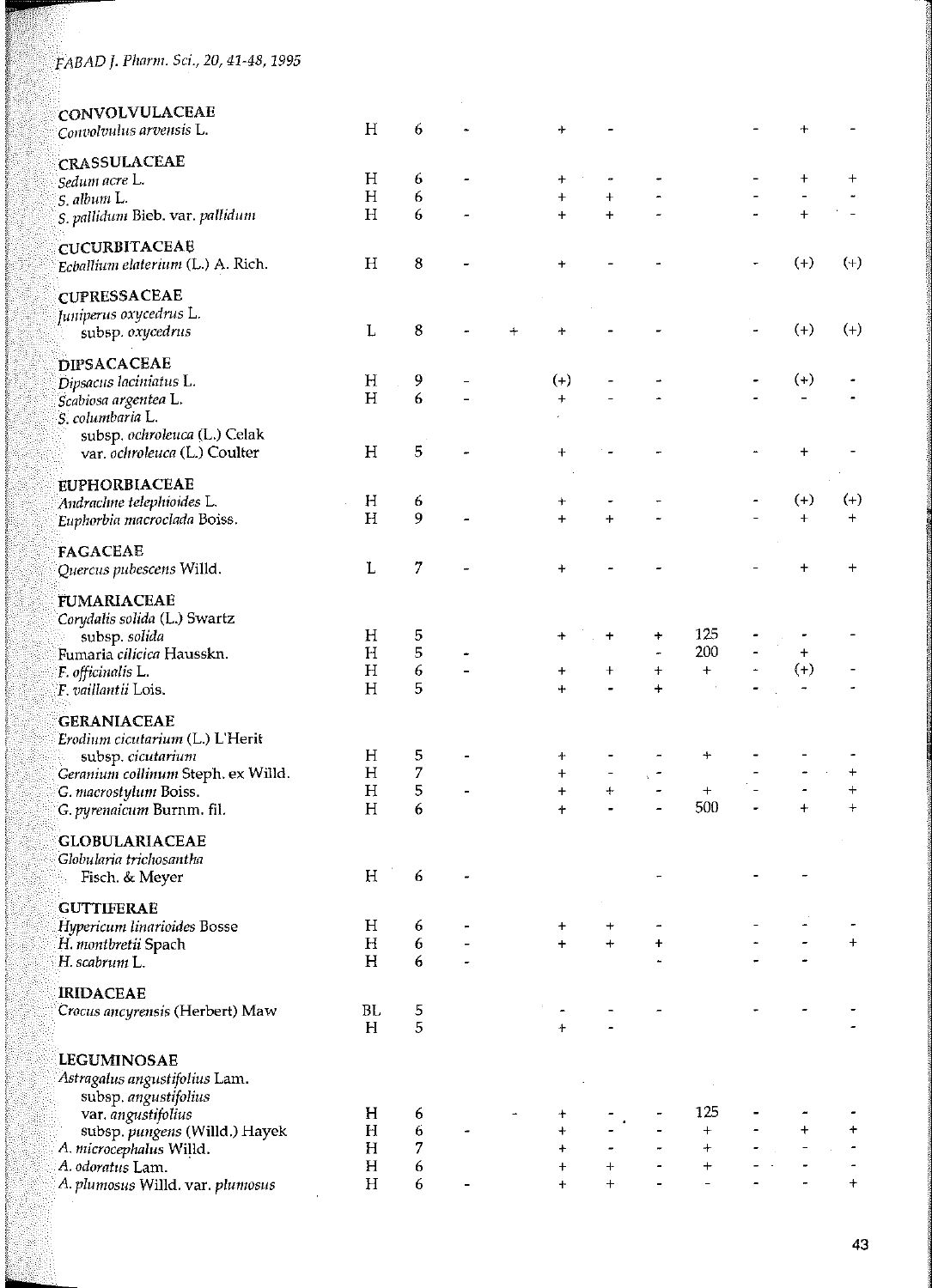$\varphi\in\mathcal{A}$ 

|    | A. wiedemannianus Fischer          | H            | 6      |  | +                      | +          |           |             |                              |                |           |
|----|------------------------------------|--------------|--------|--|------------------------|------------|-----------|-------------|------------------------------|----------------|-----------|
|    | Coronilla varia L. subsp. varia    | H            | 6      |  | $\ddotmark$            |            |           |             |                              | +              |           |
|    | Genista sessilifolia DC.           | H            | 8      |  | $\ddot{}$              |            | $\ddot{}$ | 100         |                              |                |           |
|    | Lotus aegaeus (Gris.) Boiss.       | H            | 6      |  | $\ddot{}$              |            |           | $\ddot{}$   |                              |                |           |
|    | L. corniculatus L.                 |              |        |  |                        |            |           |             |                              |                |           |
|    | var. corniculatus                  | H            | 6      |  | +                      |            |           | 111         |                              |                |           |
|    | Medicago minima (L.) Bart.         |              |        |  |                        |            |           |             |                              |                |           |
|    | var. minima                        | H            | 5      |  | +                      |            |           | $\ddot{}$   |                              | +              |           |
|    | M. rigidula (L.) All.              | H            | 5      |  | $\ddag$                |            |           | $\ddag$     |                              |                |           |
|    | M. sativa L. subsp. sativa         | H            | 6      |  | $\ddot{}$              |            | $(+)$     | 333         | $\qquad \qquad \blacksquare$ | $(+)$          |           |
|    | Melilotus officinalis (L.) Desr.   | H            | 6      |  | $\ddot{}$              |            | $\ddot{}$ | $\ddot{}$   |                              | +              |           |
|    | Ononis spinosa L                   |              |        |  |                        |            |           |             |                              |                |           |
|    | subsp. leiosperma (Boiss.) Sirj.   | H            | 9      |  | +                      |            |           | 500         |                              | $\pmb{+}$      |           |
|    | Trifolium ambiguum Bieb.           | H            | 6      |  | $\ddot{}$              |            |           | 250         |                              | $\ddot{}$      | $\pmb{+}$ |
|    | T. arvense L. var. arvense         | H            | 6      |  | $\ddot{}$              | $\ddot{}$  | $\ddot{}$ | $\ddot{}$   |                              |                |           |
|    |                                    | H            | 6      |  | +                      |            |           | $\ddot{}$   |                              |                |           |
|    | T. hirtum All.                     |              |        |  |                        |            |           |             |                              |                |           |
|    | T. pannonicum Jacq:                |              |        |  |                        |            |           | ÷           |                              | +              | $\ddot{}$ |
|    | subsp. elongatum (Willd.) Zoh.     | $\mathbf H$  | 6      |  | +                      |            | $\ddot{}$ | $\ddotmark$ |                              | $\ddot{}$      | $(+)$     |
|    | Trigonella foenum-graecum L.       | $\mathbf H$  | 6      |  | ÷                      |            |           |             |                              |                |           |
|    | Vicia cracca L.                    |              |        |  |                        |            |           |             |                              |                |           |
|    | subsp. stenophylla Vel.            | H            | 6      |  |                        | +          |           | +           |                              | ŧ<br>$\ddot{}$ |           |
|    | V. narbonensis L. var. narbonensis | H            | 5      |  | $\ddot{}$              |            |           | $\ddot{}$   |                              |                |           |
|    |                                    |              |        |  |                        |            |           |             |                              |                |           |
| h, | <b>LINACEAE</b>                    |              |        |  |                        |            |           |             |                              | $(+)$          |           |
|    | Linum usitatissimum L.             | $\mathbf H$  | 5      |  |                        |            |           |             |                              |                |           |
|    |                                    |              |        |  |                        |            |           |             |                              |                |           |
|    | <b>MALVACEAE</b>                   | FL           |        |  |                        | ÷          |           |             |                              |                |           |
|    | Malva sylvestris L.                | H            | 6<br>6 |  | $\,{}^+$<br>$\ddot{+}$ | $\ddot{+}$ |           |             |                              | ÷              |           |
|    |                                    |              |        |  |                        |            |           |             |                              |                |           |
|    | <b>MORINACEAE</b>                  |              |        |  |                        |            |           |             |                              |                |           |
|    |                                    | H            | 7      |  |                        |            |           |             |                              |                |           |
|    | Morina persica L.                  |              |        |  |                        |            |           |             |                              |                |           |
|    | <b>OROBANCHACEAE</b>               |              |        |  |                        |            |           |             |                              |                |           |
|    | Orobanche alba Stephan             | H            | 6      |  | $\,{}^+$               |            |           |             |                              |                | $\ddot{}$ |
|    |                                    |              |        |  |                        |            |           |             |                              |                |           |
|    | <b>PLANTAGINACEAE</b>              |              |        |  |                        |            |           |             |                              |                |           |
|    | Plantago coronopus L.              |              |        |  |                        |            |           |             |                              |                |           |
|    | subsp. coronopus                   | н            | 6      |  |                        |            |           |             |                              |                |           |
|    | P. lanceolata L.                   | H            | 6      |  |                        |            |           |             |                              |                |           |
|    |                                    |              |        |  |                        |            |           |             |                              |                |           |
|    | POLYGONACEAE                       |              |        |  |                        |            |           |             |                              |                |           |
|    | Polygonum bellardii All.           | H            | 6      |  |                        |            |           |             |                              |                | $\ddot{}$ |
|    |                                    | ${\bf R}$    | 6      |  |                        |            |           |             | $^{(+)}$                     |                |           |
|    | P. cognatum Meissn.                | Н            | 6      |  | $\ddag$                | +          | +         |             |                              |                | ÷         |
|    | P. lapathifolium L.                | $\mathbf H$  | 8      |  |                        | ÷          |           |             |                              |                | $\pm$     |
|    | Rumex acetosella L.                | $\mathbf H$  | 5      |  | $\ddot{}$              |            |           |             |                              |                | $+$       |
|    |                                    | $\mathbb{R}$ | 5      |  |                        |            |           |             |                              | +              |           |
|    |                                    | H            | 6      |  | +                      |            |           |             |                              |                | $+$       |
|    | R. scutatus L.                     |              |        |  |                        |            |           |             |                              |                |           |
|    | PRIMULACEAE                        |              |        |  |                        |            |           |             |                              |                |           |
|    | Lysimachia vulgaris L.             | $H_{\rm}$    | 6      |  | +                      |            |           | 167         |                              |                | ÷         |
|    |                                    |              |        |  |                        |            |           |             |                              |                |           |
|    | <b>RESEDACEAE</b>                  |              |        |  |                        |            |           |             |                              |                |           |
|    | Reseda lutea L. var. lutea         | н            | 5      |  | ÷                      |            |           |             |                              |                |           |
|    |                                    |              |        |  |                        |            |           |             |                              |                |           |
|    | <b>RHAMNACEAE</b>                  |              |        |  |                        |            |           |             |                              |                |           |
|    | Rhamnus rhodopeus Velenovsky       | L            | 6      |  | +                      |            |           |             |                              |                |           |
|    |                                    | $\bf{B}$     | 6      |  | $\ddot{}$              |            |           |             | $+$                          | $+$            | $\ddot{}$ |
|    |                                    |              |        |  |                        |            |           |             |                              |                |           |
|    | <b>RUBIACEAE</b>                   |              |        |  |                        |            | ÷.        |             |                              |                |           |
|    | Asperula arvensis L.               | H            | 5      |  | +                      |            |           |             |                              | $\ddot{}$      | $(+)$     |
|    |                                    | $\mathbf R$  | 5      |  |                        |            |           |             | $+$                          |                |           |
|    |                                    |              |        |  |                        |            |           |             |                              |                |           |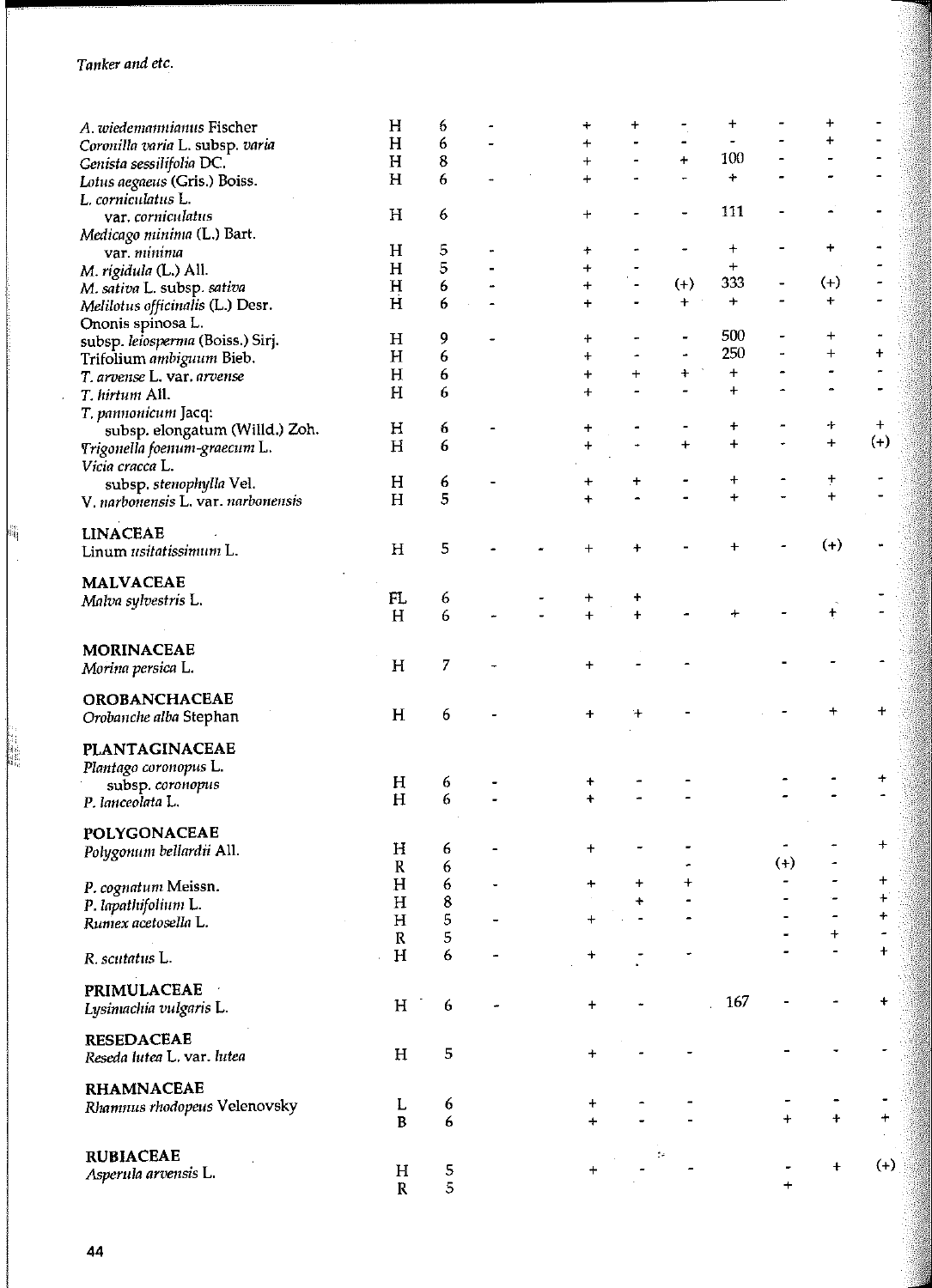| Cruciata taurica                  |             |         |   |            |            |                     |             |            |       |             |   |
|-----------------------------------|-------------|---------|---|------------|------------|---------------------|-------------|------------|-------|-------------|---|
| (Pallas ex Willd.) Ehrend.        | H           | 5       |   |            |            |                     | $^{(+)}$    |            |       |             |   |
|                                   | $\mathbb R$ | 5       |   |            |            |                     |             |            | $(+)$ | $+$ .       |   |
| Gallium incanum Sm.               |             |         |   |            |            |                     |             |            |       |             |   |
| subsp. elatius (Boiss.) Ehrend.   | H           | 6       |   |            | ٠          |                     |             |            |       | +           |   |
| G. verum L. subsp. verum          | H           | 6       |   |            | $\ddot{}$  |                     |             |            |       | $\ddot{}$   |   |
|                                   |             |         |   |            |            |                     |             |            |       |             |   |
| <b>RUTACEAE</b>                   |             |         |   |            |            |                     |             |            |       |             |   |
| Haplophyllum thesioides           |             |         |   |            |            |                     |             |            |       |             |   |
|                                   | H           | 5       |   |            |            |                     |             |            |       |             |   |
| (Fisch. ex DC.) G. Don            |             |         |   |            |            |                     | ┿           |            |       |             |   |
|                                   |             |         |   |            |            |                     |             |            |       |             |   |
| <b>SALICACEAE</b>                 |             |         |   |            |            |                     |             |            |       |             |   |
| Populus alba L.                   | L           | 6       |   |            | +          |                     |             |            |       |             |   |
|                                   |             |         |   |            |            |                     |             |            |       |             |   |
| <b>SCROPHULARIACEAE</b>           |             |         |   |            |            |                     |             |            |       |             |   |
| Digitalis lamarckii Ivan.         | Η           | 6       | + |            | $\ddot{}$  | +                   |             |            |       |             |   |
| Linaria corifolia Desf.           | H           | 6       |   |            | ÷          | $\ddagger$          | $\div$      | $\ddagger$ |       |             |   |
| L. grandiflora Desf.              | H           | 9       |   |            | $\ddot{}$  |                     | $\ddot{}$   | $\ddot{}$  |       |             |   |
| Pedicularis comosa L.             |             |         |   |            |            |                     |             |            |       |             |   |
|                                   | H           | 6       |   |            |            |                     |             |            |       |             |   |
| var. sibthorpii (Boiss.) Boiss.   |             |         |   |            | ÷          |                     |             | $\ddot{}$  |       |             |   |
| Scropludaria scopolii (Hoppe ex)  |             |         |   |            |            |                     |             |            |       |             |   |
| Pers. var. scopolii               | H           | 6       |   |            | +          |                     |             | 143        | ٠     | $^{(+)}$    | + |
| Veronica orientalis Miller        |             |         |   |            |            |                     |             |            |       |             |   |
| subsp. orientalis                 | H           | 6       |   |            | +          |                     |             | 125        |       |             | ÷ |
| V oxycarpa Boiss.                 | $\mathbf H$ | 6       |   |            | $\ddag$    |                     |             | 1000       |       | $\ddot{}$   |   |
| V pectinata var. pectinata        | $H_{\rm}$   | 5       |   |            | +          | $\hat{\phantom{a}}$ | $\div$      | ۰          |       |             |   |
| V. multifida L.                   | H           | 5       |   |            | +          | +                   |             | 167        |       |             |   |
| V. thymoides P. H. Davis subsp.   |             |         |   |            |            |                     |             |            |       |             |   |
| pseudocinerea M. A. Fischer       | H           | 6       |   |            | $\ddagger$ | $\pmb{+}$           | $(+)$       | $\ddot{}$  |       |             | + |
|                                   |             |         |   |            |            |                     |             |            |       |             |   |
| THYMELAEACEAE                     |             |         |   |            |            |                     |             |            |       |             |   |
|                                   |             |         |   |            |            |                     |             |            |       |             |   |
| Dapline oleiodes Schreber         |             |         |   |            |            |                     |             |            |       |             |   |
| subsp. oleiodes                   | L           | 9       |   |            |            |                     |             |            |       |             |   |
|                                   |             |         |   |            |            |                     |             |            |       |             |   |
| <b>UMBELLIFERAE</b>               |             |         |   |            |            |                     |             |            |       |             |   |
| Bupleurum gerardii All.           | H           | 6       |   | $(+)$      |            |                     |             |            |       |             |   |
| Daucus carota L.                  | H           | 8       |   | $\ddot{}$  |            |                     |             |            |       | $\pmb{+}$   |   |
| Echinophora tenuifolia L. subsp.  |             |         |   |            |            |                     |             |            |       |             |   |
| sibthorpiana (Guss.) Tutin        | H           | 8       |   | +          | +          |                     | +           |            |       | +           |   |
| E. tournefortii Jaub.&Spach       | H           | 8       |   | $\ddagger$ | $\ddot{}$  |                     |             |            |       | +           |   |
| Eryngium bithynicum Boiss.        | H           | 8       |   |            | $\ddagger$ | $\ddag$             |             |            |       | $\ddagger$  |   |
| E. campestre L. var. virens Link  | H           | 8       |   |            | +          |                     |             |            |       | +           |   |
| Falcaria vulgaris Bernh.          | н           | 8       |   |            | $\,{}^+$   | +                   |             |            |       | +           |   |
| Heracleum paphlagonicum Czeczott  | H           | 6       |   | +          |            |                     | $(+)$       |            |       | +           | ╇ |
| Pimpinella tragium Vill. subsp.   |             |         |   |            |            |                     |             |            |       |             |   |
|                                   |             |         |   |            |            |                     |             |            |       |             |   |
| pseudotragium (DC.) Matthews      | $H_{\rm}$   | 6       |   |            |            |                     |             |            |       |             |   |
| Scandix macrorhyncha C. A. Meyer  | H           | 6       |   |            | +          |                     |             |            |       | $\ddot{}$   |   |
| Seseli gummiferum Pallas ex       |             |         |   |            |            |                     |             |            |       |             |   |
| Smith subsp. gunnniferum          | FR          | 9       |   | +          |            |                     |             |            |       |             |   |
| Smyrnium cordifolium Boiss.       | H           | 6       |   | $^{(+)}$   | +          |                     |             |            |       | $\ddot{}$   |   |
|                                   | FR          | 6       |   | 4          | $\pmb{+}$  |                     |             |            |       |             |   |
| Zosima absinthifolia (Vent.) Link | H           | 9       |   | ÷          |            |                     |             |            |       | +           |   |
|                                   | FR          | 9       |   | 4          | $(+)$      |                     |             |            |       | $\ddot{}$   |   |
|                                   |             |         |   |            |            |                     |             |            |       |             |   |
| ZYGOPHYLLACEAE                    |             |         |   |            |            |                     |             |            |       |             |   |
| Peganum harmala L.                | FR          | $\bf8$  |   |            | $\ddagger$ |                     | $\mathbf +$ |            |       | $\mathbf +$ |   |
|                                   | H           | $\bf 8$ |   |            | $\ddagger$ |                     | $\ddag$     |            |       | $\ddag$     |   |
|                                   |             |         |   |            |            |                     |             |            |       |             |   |

Abbreviations:<br>"-" Not found; "(+)" Trace; "+" Present; F.I. = Foaming Index.

H. Herb; L. l.eaves; FL. Flower; Fr. Fruit; BL. Bulb; R. Root; B. Bark.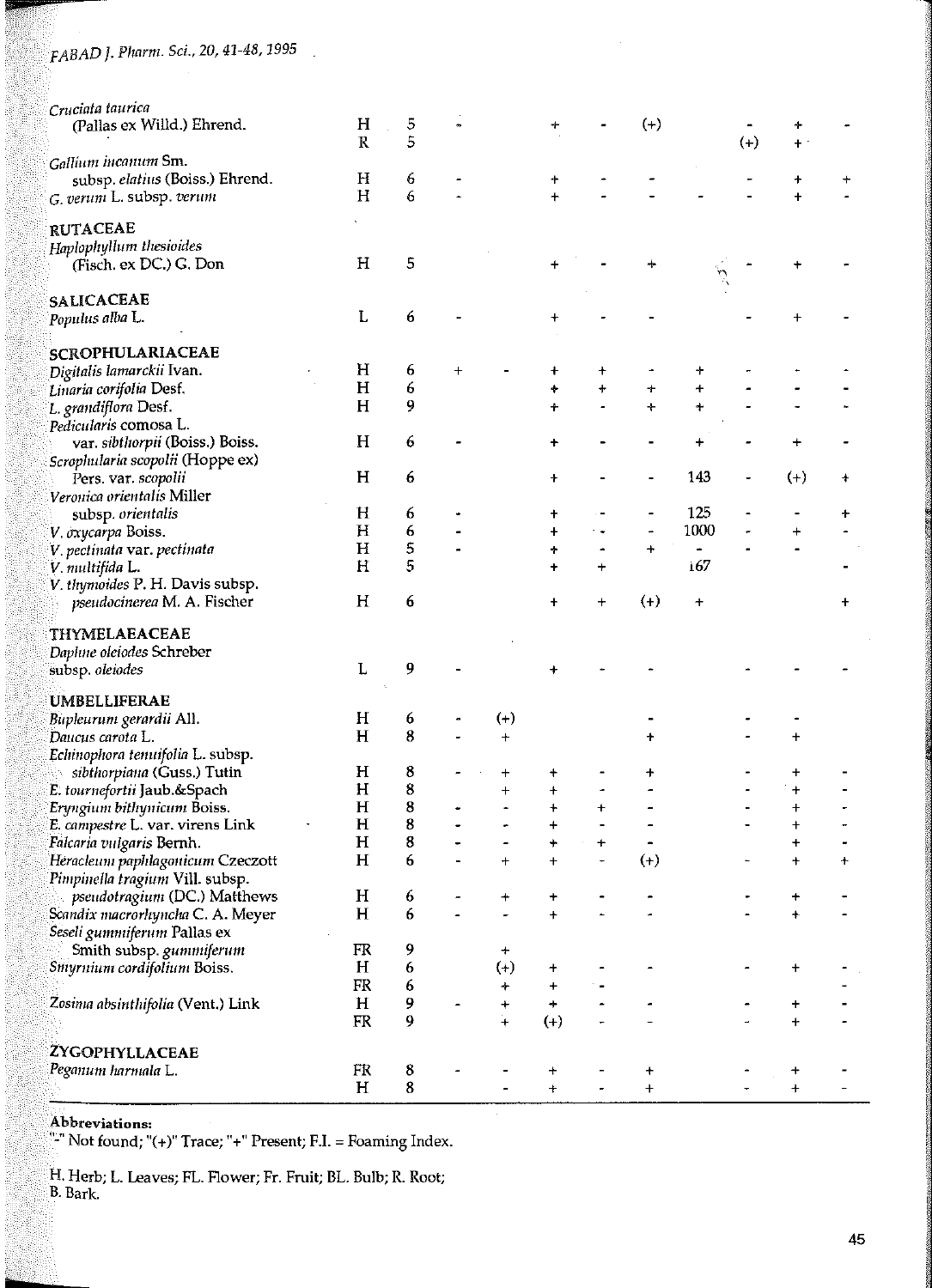*Tanker and ete.* 

| Table 2. The Screened Species and Distribution of The Species That Gave Positive Reaction in the Families. |
|------------------------------------------------------------------------------------------------------------|
|------------------------------------------------------------------------------------------------------------|

|    |                             | Number of Screened<br>Species | Cardiac Glycosides       | Volatile oils           | Flavonoids       | Anthocyanins   | Alkaloids    | Saponins (F. I.)  | Anthraquinones | Coumarins                    | Tannins          |
|----|-----------------------------|-------------------------------|--------------------------|-------------------------|------------------|----------------|--------------|-------------------|----------------|------------------------------|------------------|
|    | Families                    |                               |                          |                         |                  |                |              |                   |                |                              |                  |
|    | Pteridophyta                | $\overline{c}$                |                          |                         | $\mathbf{1}$     |                |              |                   |                | $\mathbf{1}$                 | 1                |
|    | Apocynaceae                 | 1                             |                          |                         | 1                |                | $\mathbf{1}$ |                   |                |                              |                  |
|    | Asclepiadaceae              | 1                             |                          |                         | 1                |                |              |                   |                | $\mathbf 1$                  | 1                |
|    | Berberidaceae               | 1                             |                          |                         | 1                | 1              | 1            |                   |                |                              | 1                |
|    | Campanulaceae               | 1                             |                          |                         | 1                | 1              |              |                   |                | 1                            | 1                |
|    | Caprifoliaceae              | 2                             |                          | 1                       | 2                | $\overline{2}$ |              |                   |                | $\mathbf{1}$                 | 1                |
|    | Caryophyllaceae             | 10                            |                          | $\overline{\mathbf{c}}$ | $10\,$           |                | $\mathbf{1}$ | 7                 |                | $\boldsymbol{4}$             | $\boldsymbol{4}$ |
|    | Chenopodiaceae              | 5                             |                          |                         | $\overline{4}$   |                |              |                   |                |                              | 3                |
|    | Convolvulaceae              | 1                             |                          |                         | 1                |                |              |                   |                | $\mathbf{1}$                 |                  |
| ŧ, | Crassulaceae                | 3                             |                          |                         | 3                | $\overline{2}$ |              |                   |                | $\overline{\mathbf{c}}$      | $\mathbf{1}$     |
|    | Cucurbitaceae               | 1                             |                          |                         | 1                |                |              |                   |                | $\mathbf{1}$                 | $\mathbf 1$      |
|    | Cupressaceae                | 1                             |                          | $\mathbf{1}$            | 1                |                |              |                   |                | $\mathbf 1$                  | $\mathbf 1$      |
|    | Dipsaceae                   | 3                             |                          |                         | 3                |                |              |                   |                | $\overline{2}$               |                  |
|    | Euphorbiaceae               | $\overline{c}$                |                          |                         | 2                | $\mathbf{1}$   |              |                   |                | $\overline{2}$               | $\mathbf{2}$     |
|    | Fagaceae                    | ľ                             |                          |                         | 1                |                |              |                   |                | $\mathbf{1}$                 | $\mathbbm{1}$    |
|    | Fumariaceae                 | 4                             |                          |                         | 3                | $\overline{2}$ | 3            | 3.                |                | $\overline{2}$               |                  |
|    | Geraniaceae                 | 4                             |                          |                         | 4                | $\mathbf{1}$   |              | 3                 |                | $\mathbf{1}$                 | 3                |
|    | Globulariaceae              | 1                             |                          |                         |                  |                | 1            |                   |                |                              |                  |
|    | Guttiferae                  | 3                             |                          |                         | 2                | 2              | 1            |                   |                |                              | $\mathbf{1}$     |
|    | Iridaceae                   | 1                             |                          |                         | 1                |                |              |                   |                | 12                           | 5                |
|    | Leguminosae                 | 22                            |                          |                         | 22               | 5              | 3            | 20                |                |                              |                  |
|    | Linaceae                    | $\mathbf{1}$                  |                          |                         | $\mathbbm{1}$    | $\mathbf{1}$   |              | 1<br>$\mathbf{1}$ |                | $\mathbf{1}$<br>$\mathbf{1}$ |                  |
|    | Malvaceae                   | 1                             |                          |                         | $\mathbf 1$<br>1 | $\mathbf{1}$   |              |                   |                |                              |                  |
|    | Morinaceae<br>Orobanchaceae | 1<br>1                        |                          |                         | 1                | 1              |              |                   |                | $\mathbf{1}$                 | 1                |
|    |                             | 2                             |                          |                         | 2                |                |              |                   |                |                              | $\mathbf{1}$     |
|    | Plantaginaceae              | 5                             |                          |                         | 3                | $\overline{c}$ | 1            |                   | 1              |                              | 5                |
|    | Polygonaceae<br>Primulaceae |                               |                          |                         |                  |                |              |                   |                |                              | 1                |
|    | Resedaceae                  | 1<br>1                        |                          |                         | 1<br>1           |                |              | T                 |                |                              |                  |
|    | Rhamnaceae                  | 1                             |                          |                         | 1                |                |              |                   | 1              | $\mathbf{1}$                 | 1                |
|    | Rubiaceae                   | 4                             |                          |                         | 4                |                | 1            |                   | $\overline{2}$ | 4                            | 2                |
|    | Rutaceae                    | 1                             |                          |                         | 1                |                | 1            |                   |                | 1                            |                  |
|    | Salicaceae                  | $\mathbf{1}$                  |                          |                         | 1                |                |              |                   |                | $\mathbf{1}$                 |                  |
|    | Scrophulariaceae            | 10                            | 1                        |                         | 10               | 4              | 3            | 9                 |                | 3                            | 3                |
|    | Thymelaeaceae               | $\mathbf{1}$                  |                          |                         | $\mathbf{1}$     |                |              |                   |                | $\blacksquare$               |                  |
|    | Umbelliferae                | 13                            |                          | 9                       | 10               | 2              | 3            |                   |                | 11                           | $1^{\circ}$      |
|    | Zygophyllaceae              | $\mathbf{1}$                  | $\overline{\phantom{0}}$ | $\hat{\textbf{z}}$      | $\mathbf{1}$     | ÷,             | 1            |                   |                | $\vec{1}$                    |                  |
|    | Total:                      | 115                           | $\,1$                    | 13                      | 106              | 28             | 21           | 45                | $\bf{4}$       | 58<br>$\mathcal{P}$          | 42               |
|    | %                           |                               | 0.87                     | $11\,$                  | 92               | $24\,$         | 18           | 39                | 3              | 50                           | 37               |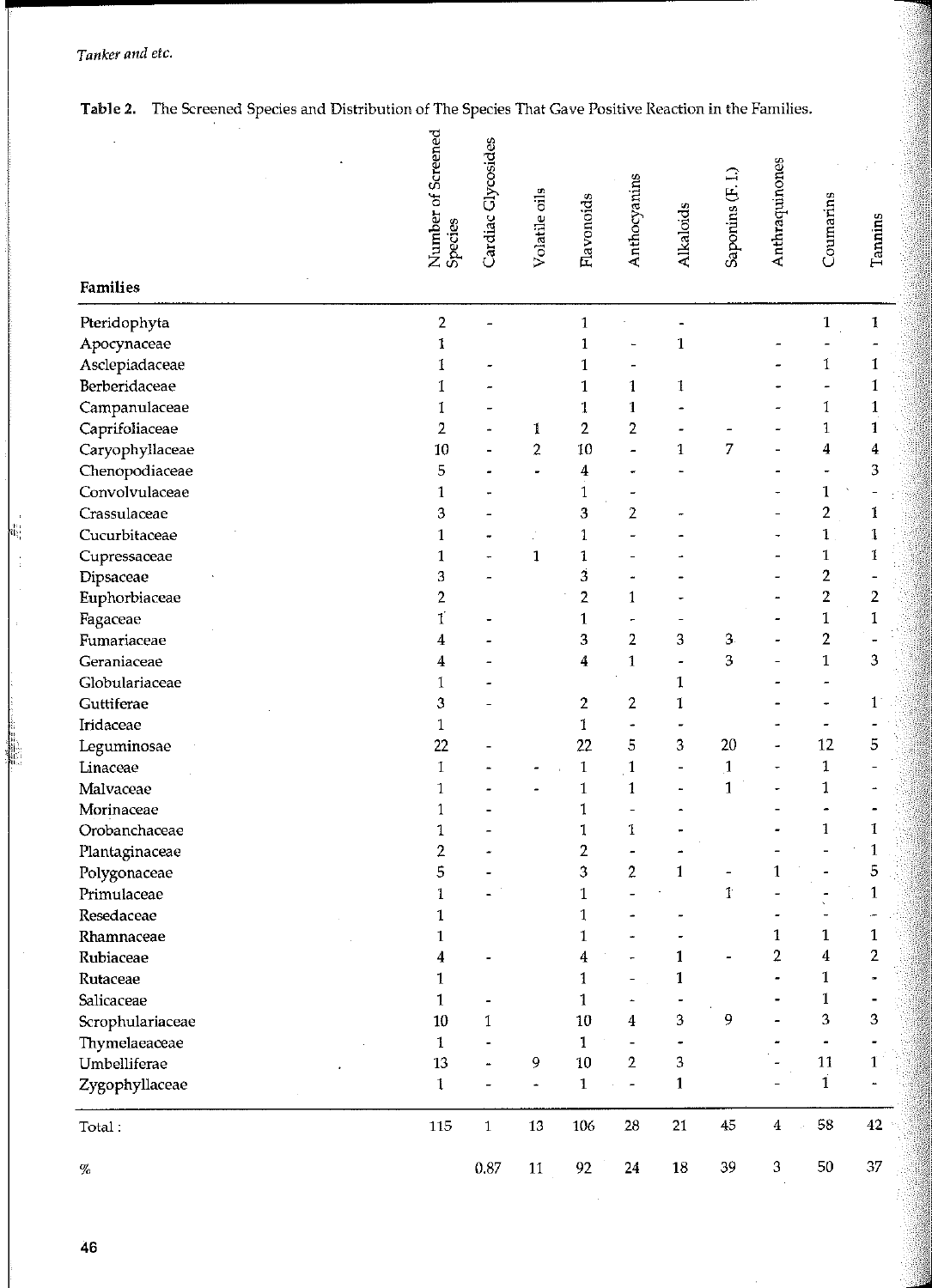| <b>Families</b>  | <b>Species</b>           | Used<br>Part | F.I. |
|------------------|--------------------------|--------------|------|
| Caryophyllaceae  | Dianthus lydus           | Н            | 250  |
|                  | Herniaria incana         | Н            | 200  |
|                  | Petrorhagia alpina       | Н            | 500  |
| Fumariaceae      | Corydalis solida         | Н            | 125  |
|                  | Fumaria cilicica         | Н            | 200  |
| Geraniaceae      | Geranium pyrenaicum      | Н            | 500  |
| Leguminosae      | Astragalus angustifolius | Н            | 125  |
|                  | Genista sessilifolia     | H            | 100  |
|                  | Lotus corniculatus       | Н            | 111  |
|                  | Medicago sativa          | H            | 333  |
|                  | Ononis spinosa           | Н            | 500  |
|                  | Trifolium ambiguum       | н            | 250  |
| Primulaceae      | Lysimachia vulgaris      | H            | 167  |
| Scrophulariaceae | Scrophularia scopolii    | Н            | 143  |
|                  | Veronica orientalis      | н            | 125  |
|                  | V. oxycarpa              | Η            | 1000 |
|                  | V. multifida             | н            | 167  |

Table 3. The Rich Saponin Containing Species and Their Estimated Foaming Indicies (F.I.)

H: Herbs

**alpina, Geranium pyrenaicum and Adonis aestivalis**  (Table3).

— The following species gave strong positive reactionto the specific tests: Heracleum paphlagonicum, Eryngium bithynicum, Digitalis lamarckii, Linaria corifolia, Veronica thymoides and Trifolium pannonicum ssp. elongatum for flavonoids; Berberis crataegina, Sambucus nigra and Sedum album for anthocyanins; Echinophora tenuifolia and Falcaria vulgaris for **volatile** oils; Trifolium pannonicum, Melilotus officinalis, Cruciata taurica, Galium verum, Haplophyllum thesioides, Noaea mucronata, Silene alba, juniperus oxycedrus, Cynanhcum acutum, Andrachne telephioides, Euphorbia macroclada, Asyneuma limonifolium, Convolvulus arvensis, Sedurn acre, Daucus carota, Eryngium campestre, Falcaria vulgaris, Pimpinella tragium, Zosima absinthifolia, and Heracleum pahplagonicum for coumarins; Berberis crataegina and Genista sessilifolia for alkaloids; Rumex acetosella, Hypericum montbretii, Quercus pupescens, Juniperus oxycedrus, Berberis crataegina, Euphorbia macroclada, and Polygonum lapathifolium for **tannins.** 

- **Minuartia juniperina, Hypericum montbretii,**  Polygonum cognatum, P. lapathifolium and Cruciata taurica also gave a positive reaction for alkaloids. Since there isn't any report for the presence of alkaloids of these species, further studies shoud be carried out for confirmation.These species are known as no alkaloid containing plantsl-6 and need detailed studies for confirmation. Other findings were summarized in Table 2 and 3.

It is expected that the findings reported in this paper will lead to further detailed studies.

#### References

- 1. Baytop, T., Çubukçu, B., "Recherches Phytoche**miques sur Quelques Plantes de la Turquie Meridi**onale", Plantes Medicinales et Phytotherapie, 2, 177-180, 1968.
- 2. Tanker, N., Koyuncu, M., Coşkun, M., İlisulu, F., **Sezik, G., "Ermenek-Mut-Gülnar Yöresi Bitkileri ve**  Ana Etken Maddelerinin Arastırılması I: Compositae *Bilim Dergisi,* A2, 8 (2), 229- 243, 1984.